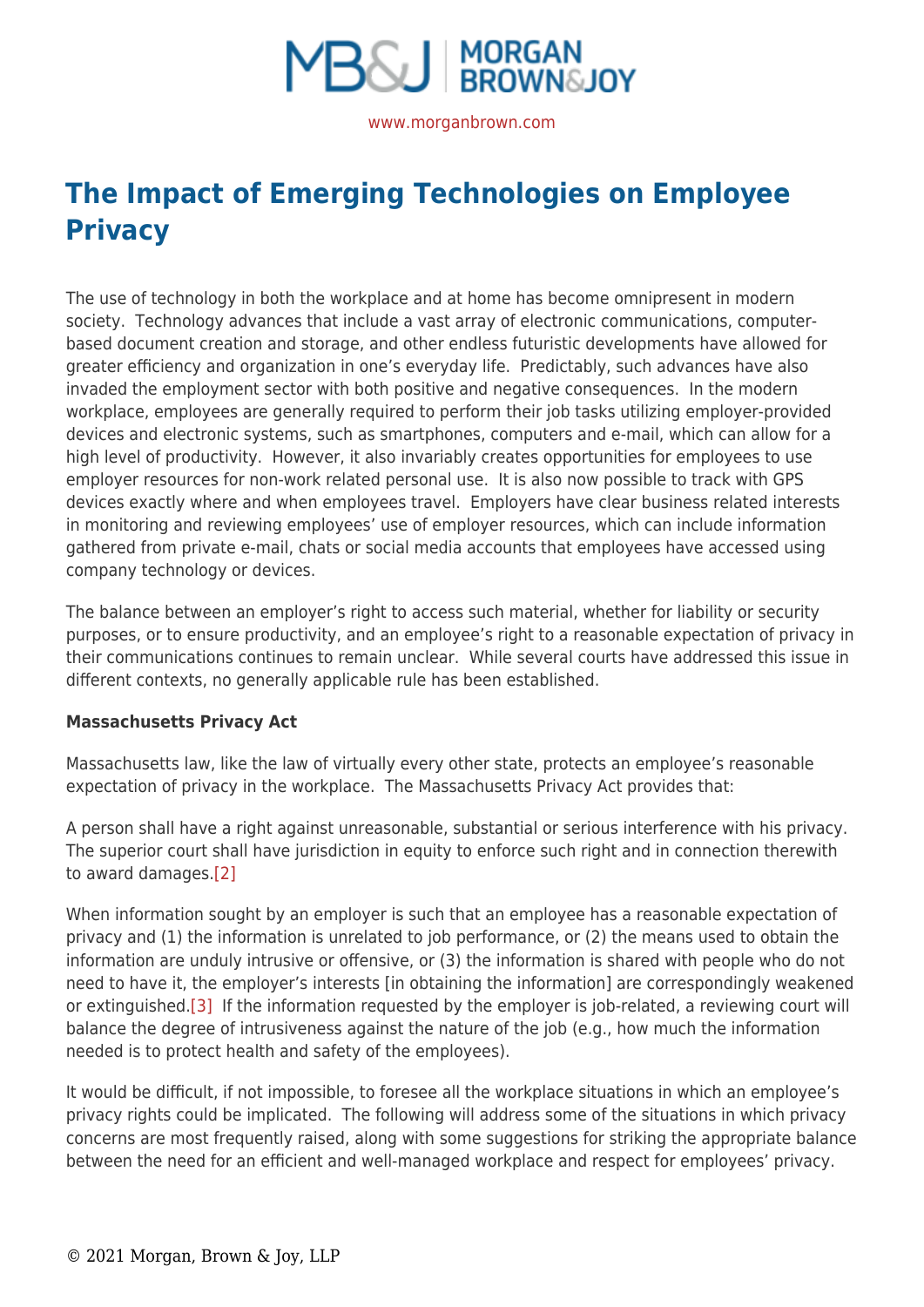

# **Employee "Sexting" Case —** *City of Ontario, California v. Quon[\[4\]](https://www.morganbrown.com/legal/legal_update.php?id=210#_edn4)*

When the U.S. Supreme Court agreed in 2009 to review a workplace "sexting" case from California, employment lawyers were hopeful that the Court would seize the opportunity to provide much needed guidance about balancing the monitoring of employees' workplace communications and their privacy rights. Unfortunately, the Supreme Court did not offer as much guidance as employment lawyers had hoped. The Court purposely wrote the decision narrowly, and limited it to the rights of public employees. However, the Court's analysis provides some instructive guidance for employers struggling with employee technology use in both the public and private sectors.

In Quon, the City of Ontario issued pagers with text message capability to Quon and other police officers in the police department. Before acquiring the pagers, the City announced a technology use policy that specified that the City reserved the right to monitor and log all network activity and notified employees that they should have no expectation of privacy when using such resources. Quon signed a statement acknowledging that he had read and understood the policy. The City paid for both the pagers and the usage plan, but required officers that exceeded the usage plan limits to pay any applicable overage charges.After Officer Quon exceeded the plan several months in a row, the police chief conducted a review to determine if the usage plan needed to be expanded to meet the messaging needs of the officers. The review included transcripts of Quon's messages for a two-month period, excluding off-duty hours, to determine if the overage charges were the result of work-related messaging or personal use. The review revealed that the majority of Quon's messages were personal, including several that were sexually explicit, and he was disciplined as a result.

Quon sued the City, alleging a violation of his Fourth Amendment right against unreasonable search and seizure, as well as the federal Stored Communications Act and California state law. The District Court determined that Quon had a reasonable expectation to privacy in his messages, but found for the City based on the legitimate reason for the search (to determine if the existing character limit was imposing work-related costs upon the officers). The Ninth Circuit subsequently reversed, finding that the search was not reasonable in scope based upon the City's failure to use "less intrusive" means to meet the legitimate work-related purpose.

The Supreme Court reversed the Ninth Circuit and found in favor of the City. Specifically, the Court found that regardless of whether Quon's expectation of privacy was reasonable, the City did not violate the Fourth Amendment because the search was based upon a legitimate business purpose and was reasonable in scope. The Court focused on Quon's assumed awareness of the possibility of a search based upon the City's technology use policy, as well as the narrow scope of the City's review of the transcripts. Unfortunately, the Court intentionally reached its decision on narrow grounds and failed to issue any useful guidance to employers or employees with respect to the general regulation of workplace technology use. Justice Kennedy highlighted the limited applicability of the decision, stating that "a broad holding concerning employees' privacy expectations vis-à-vis employer-provided technological equipment might have implications for future cases that cannot be predicted.["\[5\]](https://www.morganbrown.com/legal/legal_update.php?id=210#_edn5)

Furthermore, because the Court confined its analysis to the public-sector workplace and the related Fourth Amendment implications, the context in which the decision is applicable to private employers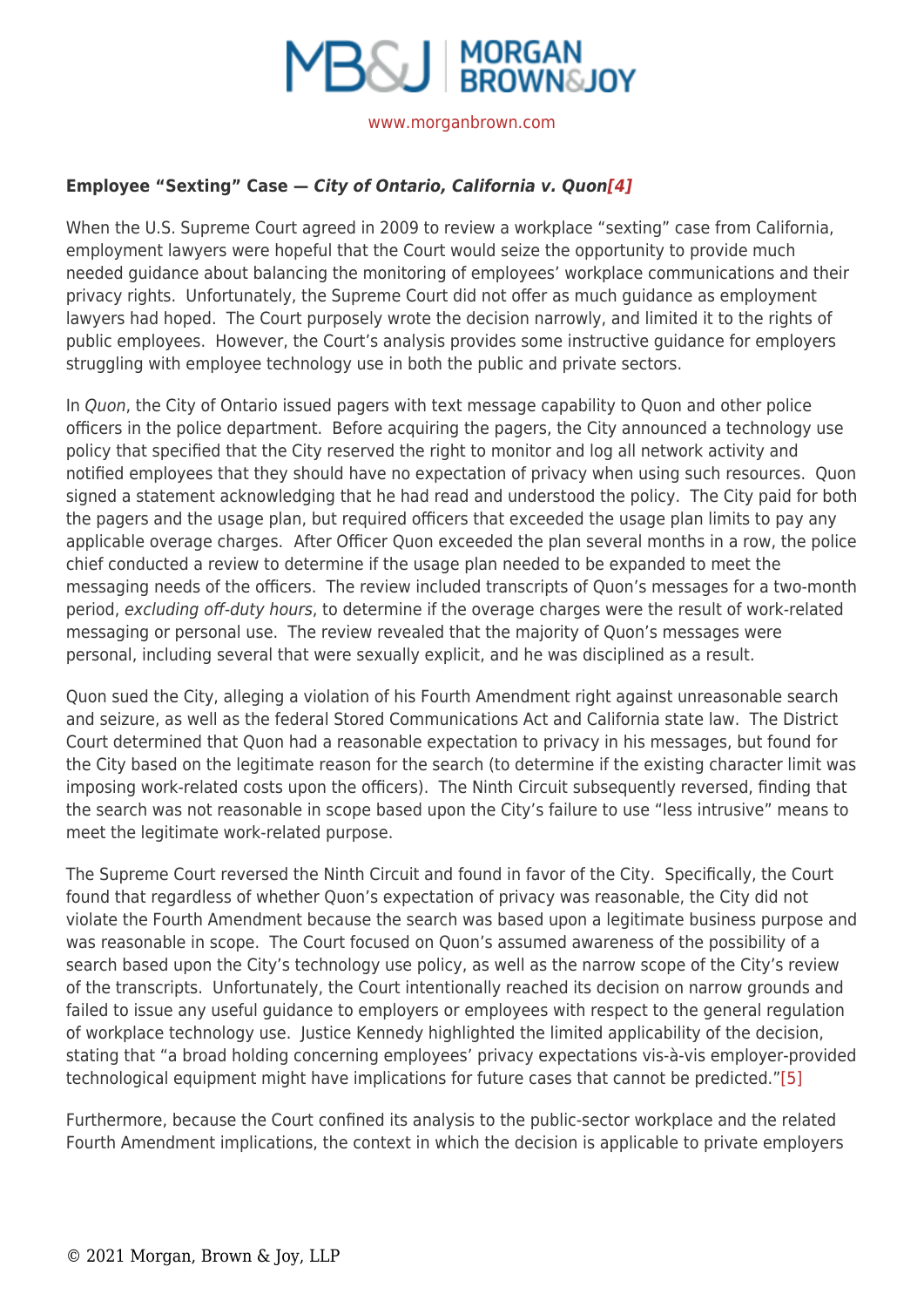

remains unclear. Though the Court noted that the City's search would be "regarded as reasonable in the private-employer context," no other specific guidance is offered to the private-sector employer[.\[6\]](https://www.morganbrown.com/legal/legal_update.php?id=210#_edn6) However, the Court's opinion does set forth several broadly applicable principles that both the private and public sector employer should embrace. First, employers should implement a detailed technology use policy that encompasses all forms of employer-provided communication devices (discussed in further detail below). This policy should clearly state that employees have either limited or no expectation of privacy when utilizing employer issued devices or systems in the workplace. The policy should be clearly communicated to employees because it will establish the employees' reasonable expectation of privacy when utilizing such equipment. Second, any employer initiated search of employee communications must have a legitimate business purpose and should remain as limited as possible to work-related transactions (such as limiting review to messages sent during work hours as in Quon).

# **Key Points Left Unaddressed By** *Quon*

# **Boundaries of Privacy Expectations and Electronic Communications**

Despite being presented with the opportunity to do so, and with the assistance of the parties' briefs and 10 amici curiae, the Supreme Court declined to decide whether Quon's asserted privacy expectations were reasonable. Moreover, the Court declined to set any governing principles to assist in analyzing the issue.

In rendering its decision, the Court assumed for argument's sake that Quon had a reasonable expectation of privacy. It next assumed that the government's review of the text transcripts was a search under the Fourth Amendment, and further assumed that the principles governing a search of a physical office applied to the electronic sphere. The Court then rested its decision on the legitimacy of the search, holding that the search was reasonable and motivated by a legitimate work-related purpose.

In explaining its reservations to set broad precedent, the Court explained that the case "touches issues of far reaching significance.["\[7\]](https://www.morganbrown.com/legal/legal_update.php?id=210#_edn7) The Court mentioned the Katz case from 1967, where the Court relied upon its own personal experience in determining that a right of privacy existed in a closed, public phone booth. In contrast, the Court explained that it "is not so clear that courts at present are on so sure a ground.["\[8\]](https://www.morganbrown.com/legal/legal_update.php?id=210#_edn8) The Court noted that rapid changes in the dynamics of communication and information transmission have caused similar rapid change in what society accepts as proper behavior.[\[9\]](https://www.morganbrown.com/legal/legal_update.php?id=210#_edn9)

## **Impact of the Stored Communications Act**

Because the Court intentionally limited its analysis in Quon, several questions and issues remain as to what and how an employer is allowed to monitor and review in the context of workplace communications. One such issue is the applicability of the federal Stored Communications Act (SCA), which creates criminal and civil liability for, amongst other things, whoever intentionally accesses, without authorization, a facility through which an electronic communication service is provided and obtains unauthorized access to a wire or electronic communication while it is in electronic storage in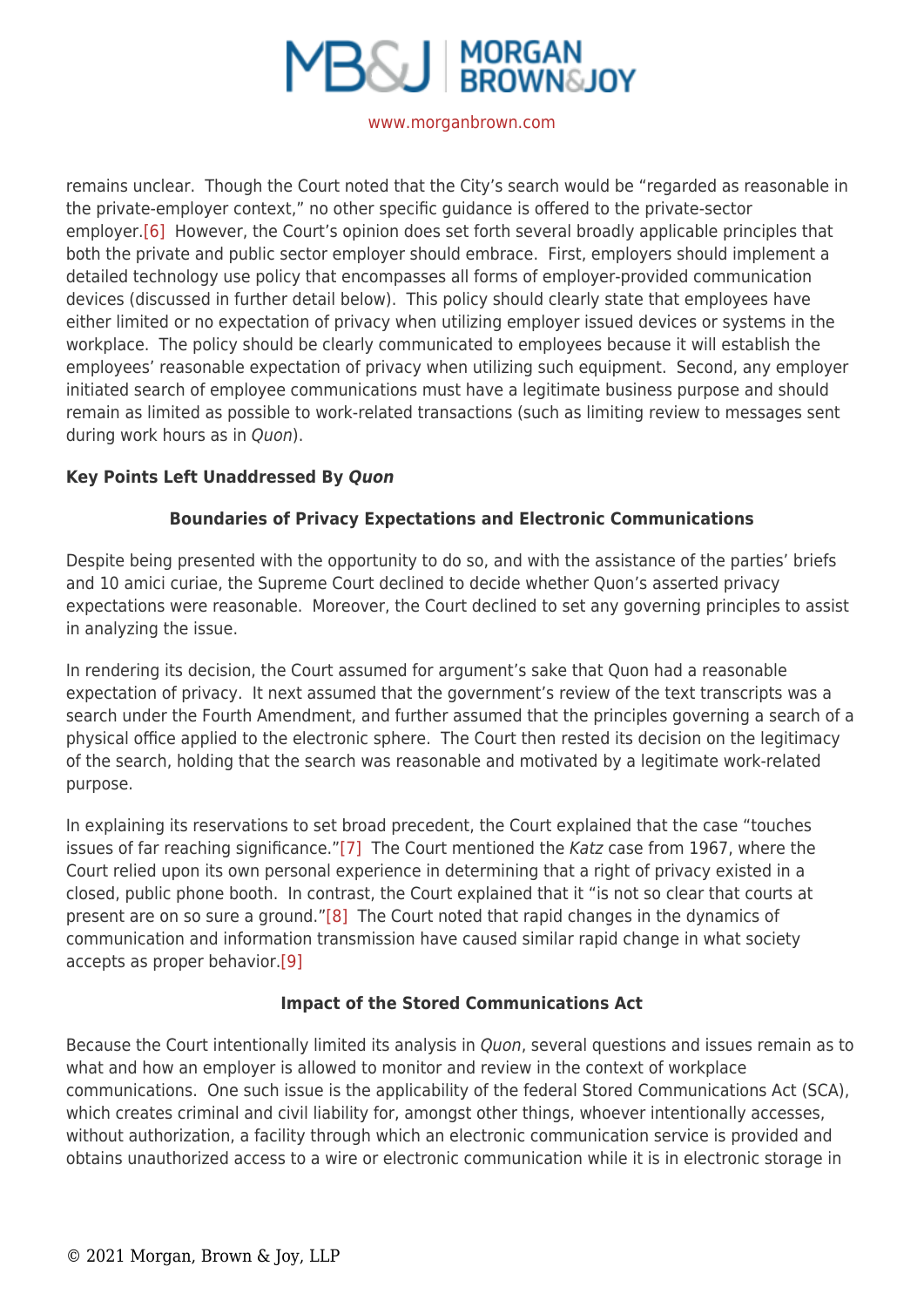

such a system.[\[10\]](https://www.morganbrown.com/legal/legal_update.php?id=210#_edn10) Though Quon raised an SCA claim, the merits of that claim were not before the Court. Therefore, the SCA's applicability to those specific circumstances remains unclear.

The SCA was passed in 1986 as part of the Electronic Communications Privacy Act, in an attempt to address the plethora of privacy breaches caused by the widespread use of the internet, which the Fourth Amendment is unable to address adequately[.\[11\]](https://www.morganbrown.com/legal/legal_update.php?id=210#_edn11) In addition to prohibiting unauthorized access to stored communications, the SCA also prohibits "providers" of communication services from disclosing private communications to specific persons and/or entities.[\[12\]](https://www.morganbrown.com/legal/legal_update.php?id=210#_edn12) In order to determine if an electronic communication is "in storage" so as to implicate the SCA, one must establish whether it has been downloaded to a computer or remains on a service provider's network. The statute delineates between "remote computing services" (RCS), which provide computer storage or processing services to the public, and "electronic communication services" (ECS), which is any service that provides the ability to send or receive wire or electronic communications. An ECS is generally prohibited from knowingly disclosing the contents of a communication to any person or entity while that communication remains in electronic storage, whereas an RCS is allowed to divulge the contents of a communication carried or maintained on its service to the subscriber of the service[.\[13\]](https://www.morganbrown.com/legal/legal_update.php?id=210#_edn13) Courts have determined that e-mail stored on an electronic communication service provider's systems after it has been delivered, as opposed to e-mail that is stored on a personal computer, constitutes a stored communication subject to the SCA. Therefore, an employer is allowed to access stored e-mails on the electronic server it provides, but it may not intrude on systems hosted by third parties. A third party system would include communications that are transmitted from an employee's personal web-based e-mail account accessed through the company system (i.e. Gmail, Yahoo, etc.).

In Bohach v. City of Reno, a case with striking similarities to the issues presented in Quon, the court found that the city was allowed to access the electronic messages that police officers sent to each other over the Department's computerized paging system, as the city was the "provider" of the electronic communications service under the SCA.[\[14\]](https://www.morganbrown.com/legal/legal_update.php?id=210#_edn14) Two police officers of the Reno Police Department filed suit against the city for violations of federal wiretapping statutes and their constitutional right to privacy, when the Department retrieved their pager messages in the course of an internal affairs investigation. When the pagers were distributed to the officers, a standing order was issued that alerted users that all messages were permanently logged on the system and that certain messages (i.e. discriminatory) were prohibited. Based on this warning, the court found that only a diminished expectation of privacy on behalf of the officers could be reasonable, which was further supported by the system's built-in capacity to maintain all messages in electronic storage. For Fourth Amendment purposes, the court found that such a system is part of the "ordinary course of business" for police departments that serves the legitimate business objective of maintaining necessary records. In terms of the SCA, the court found that because the city was the provider of the electronic communication service at issue, there was no SCA violation because service providers are allowed "to do as they wish when it comes to accessing communications in electronic storage.["\[15\]](https://www.morganbrown.com/legal/legal_update.php?id=210#_edn15) Similarly, in Fraser v. Nationwide Mutual Ins. Co. the court found that e-mails stored on an employer operated and administered system are within the SCA exception for all searches by communications service providers.[\[16\]](https://www.morganbrown.com/legal/legal_update.php?id=210#_edn16)

However, the court in Pure Power Boot Camp v. Warrior Fitness Boot Camp found that an employer's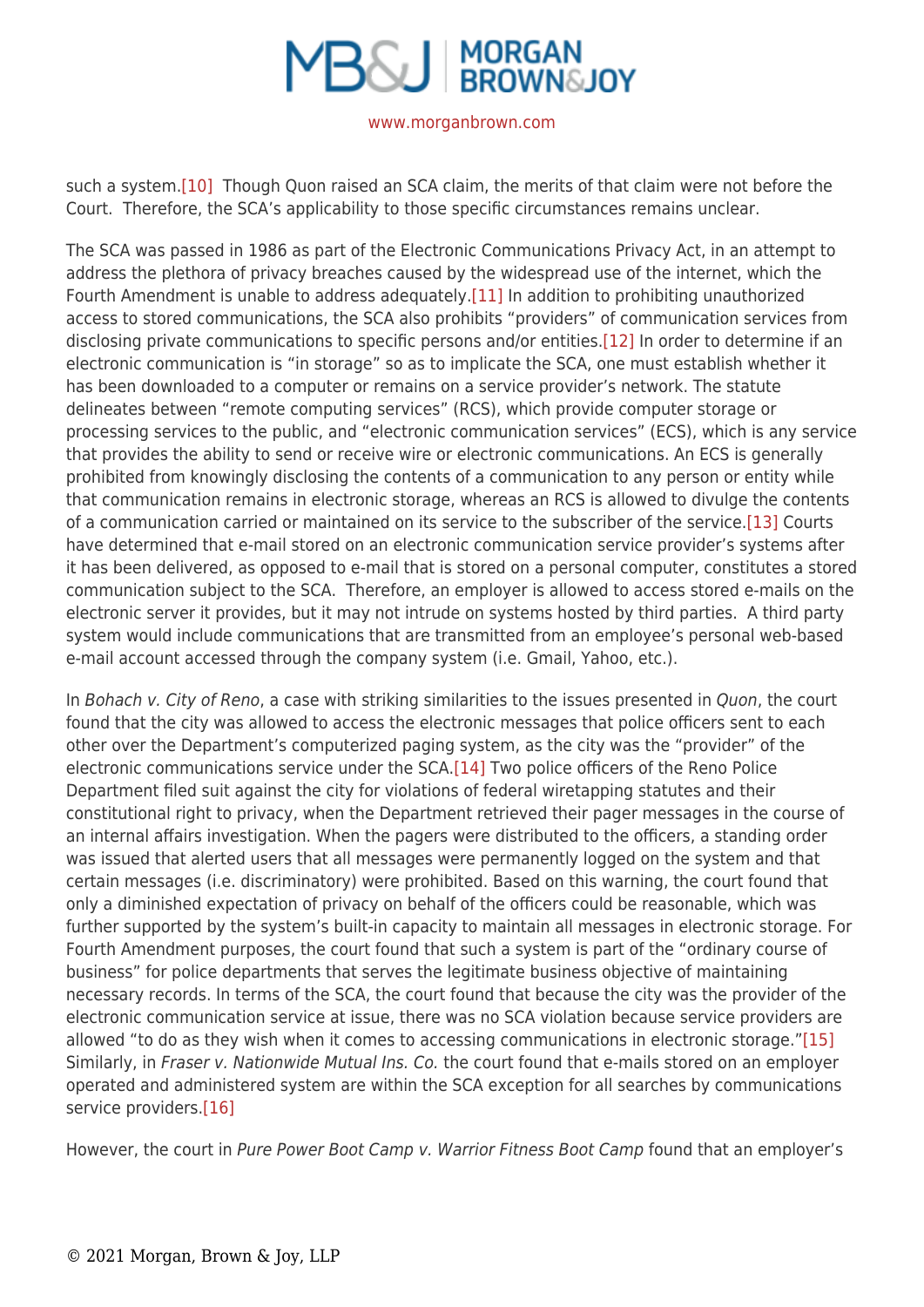# **MBSJ MORGAN**

#### [www.morganbrown.com](https://www.morganbrown.com/home/)

ability to correctly guess an employee's personal e-mail account information does not constitute authorized access under the SCA.[\[17\]](https://www.morganbrown.com/legal/legal_update.php?id=210#_edn17) The Employee Handbook explicitly stated that employees had no right to personal privacy in any matter stored in, received, or sent through the employer's system, which included the use of personal e-mail accounts on company equipment. When the defendant employee left the employ of Pure Power Boot Camp to form a competitor company, his former employer used the log-in information allegedly stored on a company computer in order to access a variety of personal e-mail accounts that had not been accessed on any employer resources. The employer claimed that the employee accessed his Hotmail e-mail account while at work on numerous occasions, which is how his username and password became stored on the company computers. The employer conceded that she used the stored information in order to successfully "guess" the log-in information for the employee's other private accounts. The court found that such employer access to an employee's personal account information was not authorized by the SCA. In response to the employer's argument that the technology use policy diminished any reasonable expectation to privacy on behalf of the employee, the court noted that the e-mails at issue were located on and accessed from third-party communication service provider systems, which was not addressed by the policy nor accessible to the employer under the SCA. In short, the court found that the employee's carelessness in failing to remove his log-in information from the company computer did not equal consent to the contents of his private e-mail communications.

Nationally, courts have also recently started to apply the SCA to cases involving social networking sites, such as Facebook and MySpace. In Pietrylo v. Hillstone Restaurant Group d/b/a/ Houston's, the court found that employees' managers had violated the SCA by knowingly accessing a chat-group on a social networking website without authorization[.\[18\]](https://www.morganbrown.com/legal/legal_update.php?id=210#_edn18) The managers had accessed an invitation-only chat group created by an employee by utilizing the log-in information of another invited employee. The employee later testified that she had only given her MySpace account password to her manager because she believed she was required to given his position of authority. Similarly, in Crispin v. Audigier, Inc. the court found that Facebook and MySpace messages that are not publicly available are protected information under the SCA and cannot be subpoenaed for use in civil litigation if the user takes the necessary steps to ensure the material remains private[.\[19\]](https://www.morganbrown.com/legal/legal_update.php?id=210#_edn19) Therefore, the court noted, whether a particular message or "wall posting" is subject to disclosure will hinge upon that individual's privacy settings and the extent of access permitted to the public.

In contrast, however, the court in Romano v. Steelcase Inc. found that there is no reasonable expectation of privacy in information published on social networking websites[.\[20\]](https://www.morganbrown.com/legal/legal_update.php?id=210#_edn20) The plaintiff claimed permanent injuries as the result of an accident allegedly caused by a defective chair, to the extent that she was no longer able to participate in or enjoy a wide range of activities. Contrary to these claims, however, the public portions of her Facebook and MySpace accounts revealed she had an active lifestyle and had traveled to different parts of the country during the time period she was supposed to have been incapable of partaking in such activities. When the plaintiff refused to answer questions regarding the materials posted on her social networking accounts, the defendants sought a subpoena to obtain full access to her current and "historical" information on Facebook and MySpace. The court found that the information sought by the defendants was both material and necessary to the defense of the matter, in light of the fact that publicly posted pictures displayed the plaintiff participating in the active lifestyle she asserted the defendants had taken from her. Further, the court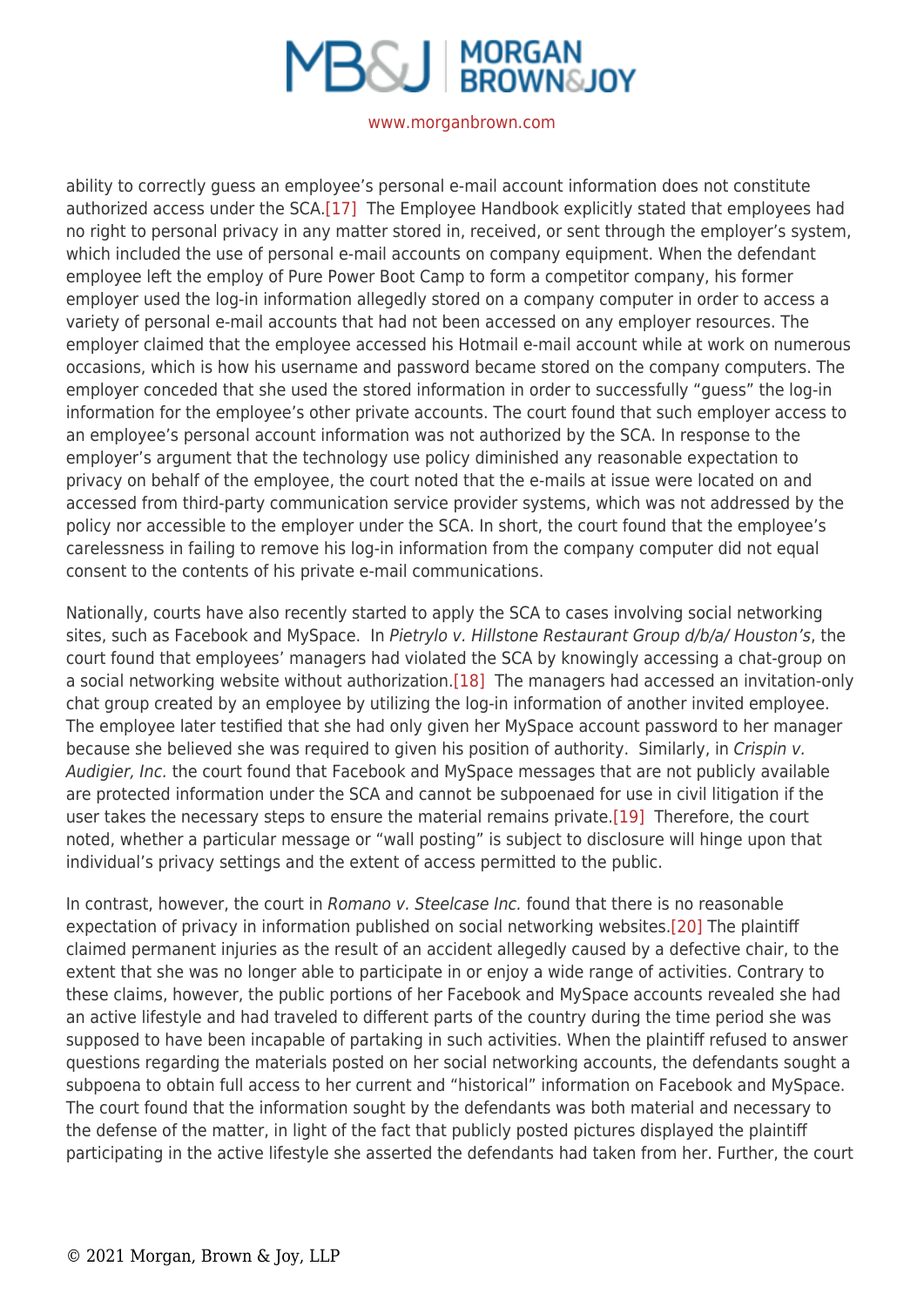# **B&J MORGAN**

#### [www.morganbrown.com](https://www.morganbrown.com/home/)

noted that both social networking sites' policies self-described as online communities where users can share life activities with a network of mutual friends, as well as warned that there is no complete guarantee to privacy. The court stated that the plaintiff could not have a reasonable expectation to privacy in her postings, given that she consented to the disclosure of her personal information with others by utilizing the sites, which by their very nature and purpose allow users to view the personal information of others.

Several other courts have recently followed the Romano court's line of reasoning, even in instances where the SCA is not raised as an obstacle to a claimant or defendant's social networking profile. In Equal Employment Opportunity Commission v. Simply Storage Management, LLC et al., the court found that plaintiffs alleging severe emotional trauma and harassment against their employer must produce all information from their social networking profiles and postings that relate to their general emotional and mental states during the relevant period of the alleged injury[.\[21\]](https://www.morganbrown.com/legal/legal_update.php?id=210#_edn21) The Equal Employment Opportunity Commission (EEOC) filed suit on behalf of two claimants that alleged the defendant businesses were liable for sexual harassment by a supervisor. The defendants sought access to the claimants' social networking profiles, in their entirety, on the grounds that the injuries alleged implicated all of their social communications, whereas the EEOC argued that production should be limited to content that directly addressed the issues raised in the complaint. The court noted that the discoverability of social communications in light of emotional and mental health claims required a defined set of appropriately broad limitations. In discussing such limits, the court specified that classifying one's social networking site as "private" or "locked" does not establish a legitimate basis to shield the related communications from discovery.

Ultimately, the court found that social networking content must be produced when it is relevant to a claim or a defense in the matter. However, the court clarified that such a relevancy standard cannot be used to assert that all the content of a claimant or defendant's social networking material is relevant to the case, but rather only those communications that are probative of a claim or defense in the litigation. Similarly, in response to a motion to compel, a Pennsylvania court recently found that there is no "social network site privilege" protecting a personal injury claimant's Facebook and MySpace accounts, and ordered disclosure in instances where there is an indication that such sites contain information relevant to the prosecution or defense of a lawsuit.[\[22\]](https://www.morganbrown.com/legal/legal_update.php?id=210#_edn22)

Though the issue of authorized access under the SCA has yet to be fleshed out in-depth within the social networking context, it does appear that the SCA creates an exception for an unauthorized third party to view materials posted on a website such as Facebook or MySpace. Within the sphere of electronic communications, the SCA exempts from liability "conduct authorized … by a user of that service with respect to a communication of or intended for that user.["\[23\]](https://www.morganbrown.com/legal/legal_update.php?id=210#_edn23) Based upon this exception, there is speculation that an employer can view an individual's online posting on a social networking website if one of that individual's "approved friends" either willingly allows the employer to utilize his or her access information or prints out the material for the employer to review. This interpretation of the SCA is bolstered by Konop v. Hawaiian Airlines, Inc., in which the court discussed the exception under the SCA that allows intended recipients of electronic communications (i.e., an individual's approved social networking "friend") to authorize third parties to access those communications.[\[24\]](https://www.morganbrown.com/legal/legal_update.php?id=210#_edn24)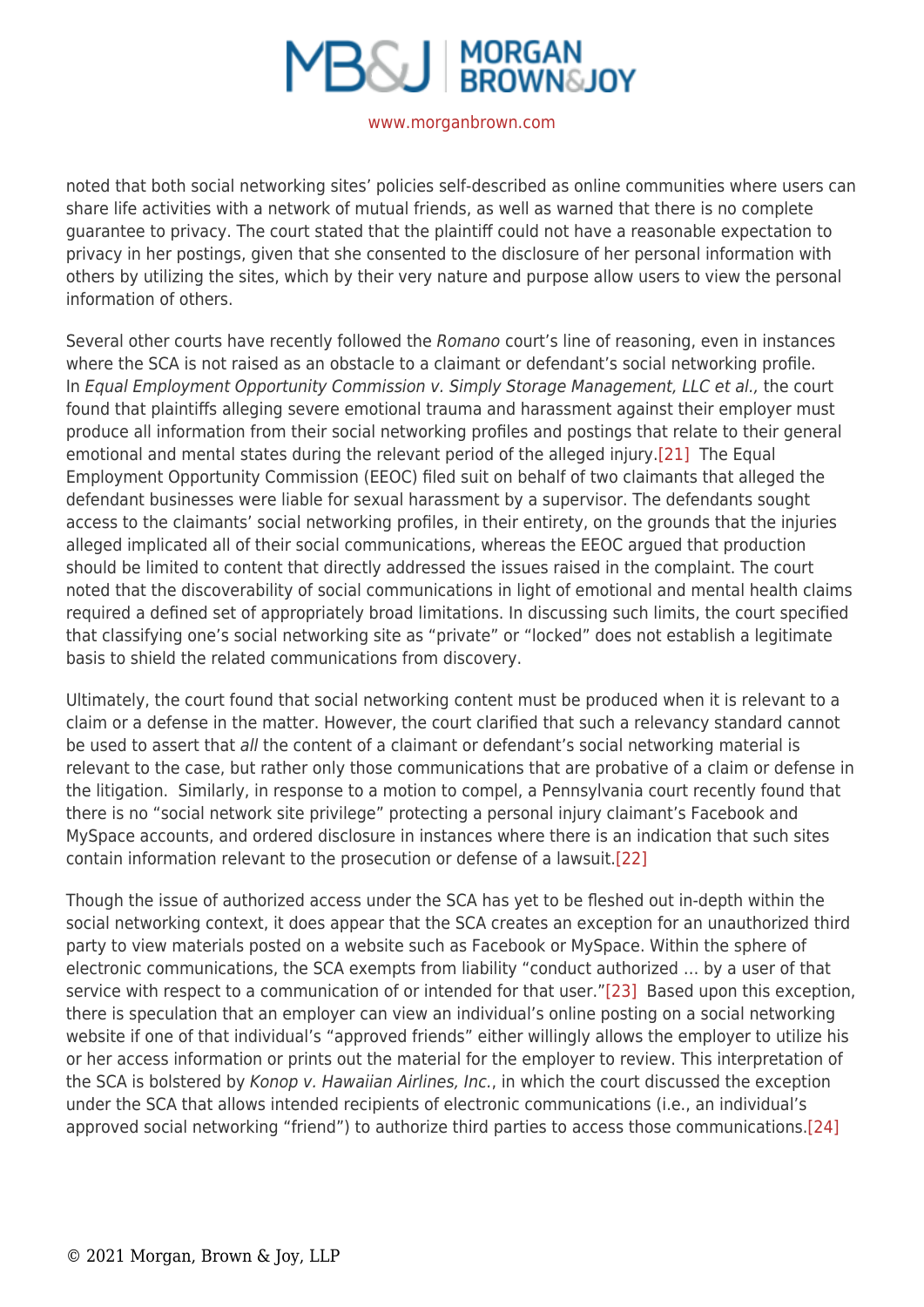

In Konop, an employee created a website where he posted updates critical of his employer. The employee created a list of eligible individuals allowed to view the website, which required the equivalent of a user name and password to gain access to the contents of the website. The terms and conditions of use prohibited eligible users from disclosing the contents of the website to any other individuals. The employer's vice-president asked two employees eligible to access the website for their permission to use their names and password to enter the site, which they granted. The court's decision hinged on the fact that neither employee had ever accessed the website, therefore neither qualified as actual "users" under the SCA's exception. Because of the employees' failure to qualify as "users", the court found that neither could legally authorize a third party to access the contents of the website.

Though the ultimate outcome of the case was unfavorable to the employer, the court's discussion of "authorized users" indicates that the employer would not have been liable if both employees had accessed the website even once, thus qualifying as users authorized to grant access to third parties. Furthermore, in stark contrast to the facts of Pietrylo (discussed above), it should be noted that the employees in Konop willingly authorized their employer to utilize their access information. While the available case law is limited, courts have already established that an employer that gains access to an electronic communication protected under the SCA through the use of coercive means will be found liable for unauthorized access.[\[25\]](https://www.morganbrown.com/legal/legal_update.php?id=210#_edn25)

# **Sampling of State Specific Interpretations**

Individual states have also begun to apply, and in essence create through case law, privacy laws within the context of an employee's right to privacy in communications within the workplace. Some states have also enacted legislation that requires employers to inform employees if they are monitoring workplace electronic communications.

In Massachusetts, the general privacy statute discussed above has been applied in the context of an employee's right to privacy with respect to e-mails sent over a company e-mail system. In Garrity v. John Hancock Mutual Life Ins. Co. the court found that the defendant's legitimate business interest in protecting its employees from harassment in the workplace outweighed the employees' privacy interests[.\[26\]](https://www.morganbrown.com/legal/legal_update.php?id=210#_edn26) The employer alleged that the employees regularly received sexually explicit e-mails on their office computers, which they would subsequently send to fellow co-workers. The employer's technology use policy explicitly prohibited obscene messages and noted that the inappropriate use of e-mail would be subject to disciplinary action, up to and including termination of employment. The policy clearly noted that situations could arise that may necessitate a company review of e-mail messages and other documents, which the employer periodically reminded employees and warned them of several instances where employees were disciplined for policy violations. Because the employees admitted that they were aware of the policy, and the employer's noted ability to access the e-mail on the company system, the court found that there was no reasonable expectation to privacy in the content of the e-mails.

In New Jersey, one court has found that an employer has an affirmative duty to investigate employees' computer activities and to take prompt and effective action to stop unauthorized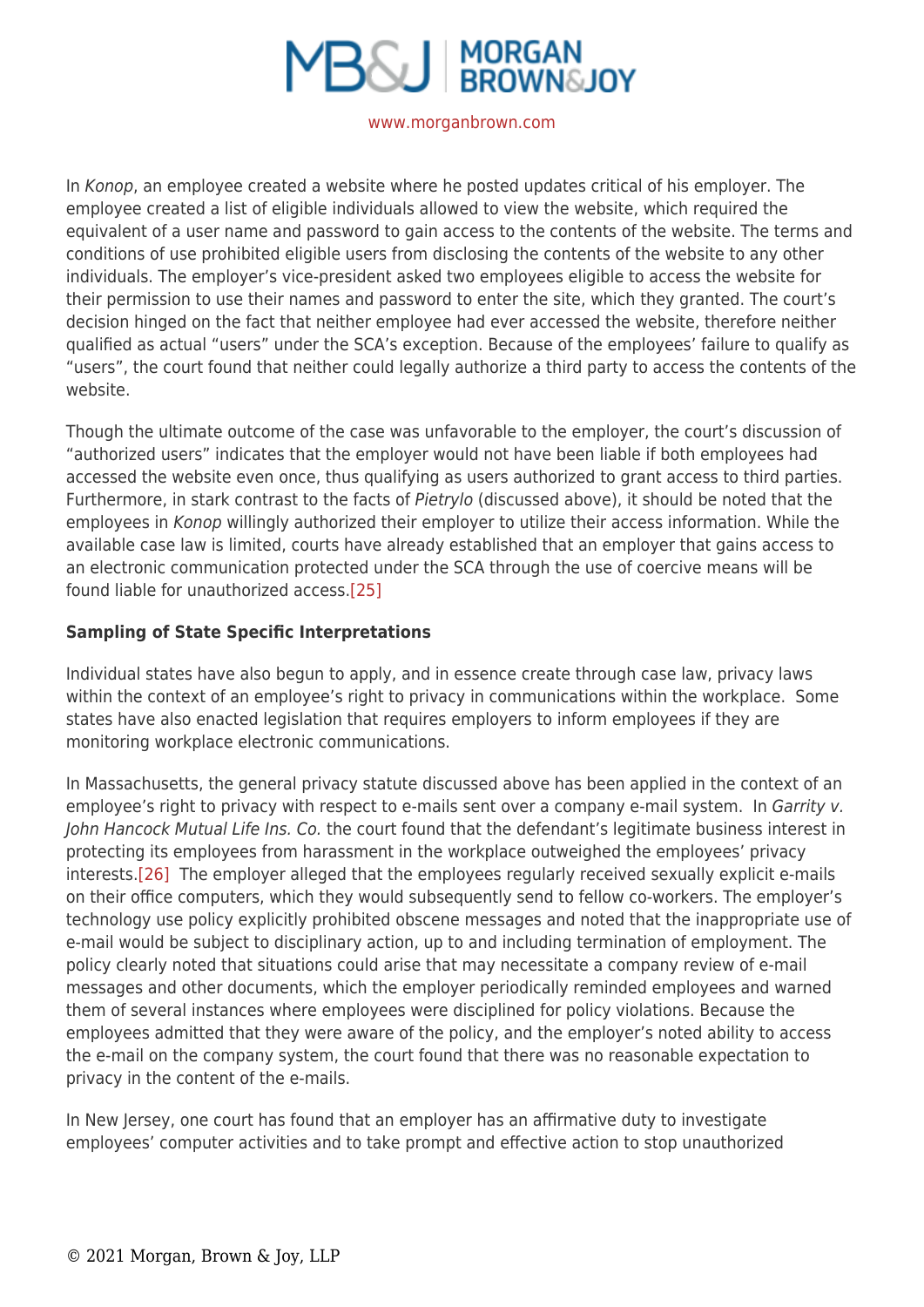

use[.\[27\]](https://www.morganbrown.com/legal/legal_update.php?id=210#_edn27) The employee involved was sending pictures of his ten-year old step-daughter to internet pornographic websites from his work computer and over the employer's internet system. The company technology use policy stated that the employer reserved the right to review, audit, access and disclose all messages sent or received over the system and prohibited access to non-business nature websites. The policy noted that any employee that violated the terms and conditions would be subject to discipline, which could include discharge. The employer was aware of the employee's conduct for a period of time, as a result of computer monitoring and several co-workers' complaints, however the employee was not confronted or disciplined for his conduct. The young girl's mother sued the company for negligence and the employer raised "employee privacy" as a defense.

The court determined that the company was on notice, through personnel complaints and monitoring, that the employee was viewing child pornography on his computer and that such imputed knowledge created a duty to act on behalf of the employer. Because public policy favors the exposure of crime, particularly child pornography, the court found that the company had a duty to report the employee's activities to law enforcement authorities and to take effective internal action, up to and including termination of employment. The court also discussed the implication of the employee utilizing the employer's resources to conduct such illegal activity and, quoting from the Restatement Second of Torts, stated that the employer had a duty to exercise control over the employee given the clear risk of harm to others. Employers that monitor e-mail and internet use should be aware that, according to this court, they may have an active duty to view and act upon any unauthorized or illegal activity discovered through their monitoring efforts.

In California, the court in TBG Ins. Services Corp. v. The Superior Court found that the "use of computers in the employment context carries with it social norms that effectively diminish the employee's reasonable expectation of privacy to his use of his employer's computers.["\[28\]](https://www.morganbrown.com/legal/legal_update.php?id=210#_edn28) The employer had provided the plaintiff employee with two computers for business use; one to use at work and one for working from home. The employee signed the employer's technology use policy and agreed that his computers could be monitored by his employer, but was ultimately terminated for misuse of the office computer. Therefore, based upon the employer's clear ban on personal use and it's notification of monitoring, the court found that the employee had no reasonable expectation of privacy to the contents of the computer. Furthermore, the court held that prior notice that an employer will monitor technology use for compliance with the company policy, and consenting to such monitoring, further defeats a claim that the employee had a reasonable expectation to privacy. In arriving at its decision, the court looked to the "community norm" of the workplace environment within the 21st-century computer-dependent major businesses; more than three-quarters of which monitor, record and review employee communications on the job.

## **E-mail Privacy – Attorney-Client Communications**

Several of these same states are currently struggling with yet another issue left unaddressed by the Quon decision – does an employee waive the attorney-client privilege when he or she sends an electronic message to a personal attorney over the employer's internet system and/or with a company issued e-mail address? The preservation of the attorney-client privilege within the context of one's workplace is an area of the law that is currently widely debated and ultimately remains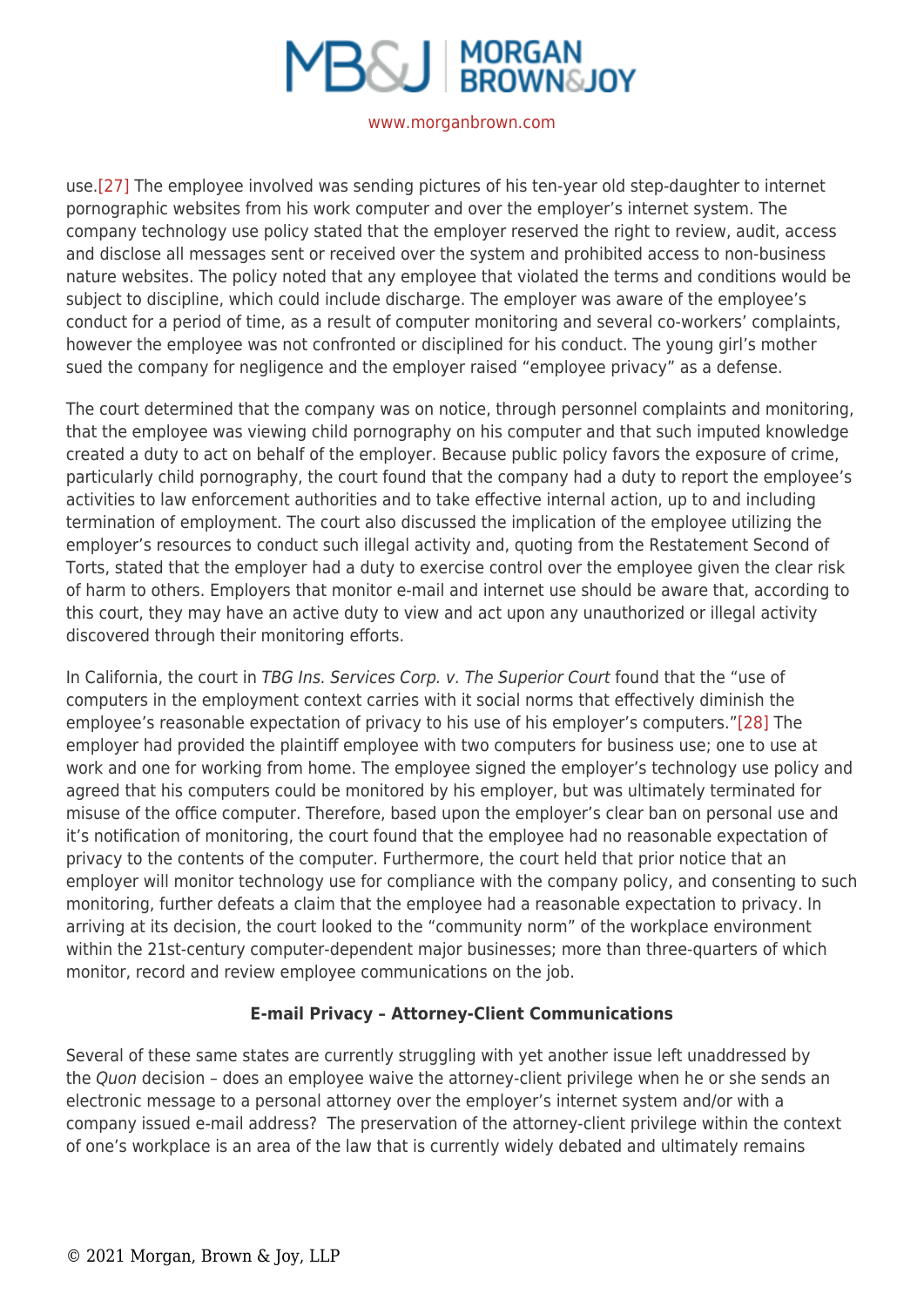

#### unclear.

In Stengart v. Loving Care Agency, the New Jersey Supreme Court recently found that the attorneyclient privilege is not waived when an employee sends an email to a personal attorney over the employer's internet system from a personal e-mail account[.\[29\]](https://www.morganbrown.com/legal/legal_update.php?id=210#_edn29) The employer's technology use policy allowed for personal use of the employer's system and did not clarify that the content of emails sent via personal accounts could be forensically retrieved and read by the employer. The court noted that the employer's allowance for occasional personal use created doubt regarding whether those e-mails were company or private property. Because of the ambiguities created by the policy the court found that the employee had a reasonable expectation of privacy, which was reinforced by her use of a password protected personal e-mail account, to ensure her communications remained confidential.

Similarly, in Nat'l Econ. Research Assocs., Inc. v. Evans, a Massachusetts Superior Court judge held that the attorney-client privilege is not waived when an employee uses a private e-mail account on an employer-owned computer.[\[30\]](https://www.morganbrown.com/legal/legal_update.php?id=210#_edn30) The employee had utilized a password protected personal e-mail account on a company issued laptop computer to send messages to his attorney. The employee had tried to delete all such communications from the laptop before returning it, but the messages were ultimately saved as screen shots on the employer's hard drive and were recovered with the assistance of a forensic expert. The judge specified that if an employer seeks to read an employee's attorney-client communications unintentionally stored on a company-owned computer, that were initiated via a private, password-protected e-mail account accessed through a separate internet server, the employer's policy must plainly communicate to the employee that:

"1) all such e-mails are stored on the hard disk of the company's computer in a 'screen shot' temporary file; and

2) the company expressly reserves the right to retrieve those temporary files and read them."[\[31\]](https://www.morganbrown.com/legal/legal_update.php?id=210#_edn31)

However, the judge also noted that if an employee uses a company issued e-mail address to communicate with a personal attorney, the attorney-client privilege will likely be waived if the employer has implemented a technology use policy that clearly indicates that there is no personal use allowed and no reasonable right to privacy.

In comparison, a New York lower court held that an employee's communications with his attorney transmitted over the employer's e-mail system, via a company issued e-mail address, were not protected by the attorney-client privilege. Scott v. Beth Israel Medical Center, Inc.*[\[32\]](https://www.morganbrown.com/legal/legal_update.php?id=210#_edn32)* The employee at issue, a physician working in a hospital, had sent several e-mails to his attorney from his company issued e-mail address via the company network prior to his termination. The court found that the employer's clear "no personal use" e-mail policy, that also allowed for employer monitoring of the system, diminished any reasonable expectation of employee privacy. Therefore, the court noted that such a clearly defined policy, in conjunction with the employee's knowledge of such terms and conditions, diminished any expectation of confidentiality.

Though this area of the law remains in flux, the courts that have dealt with the attorney-client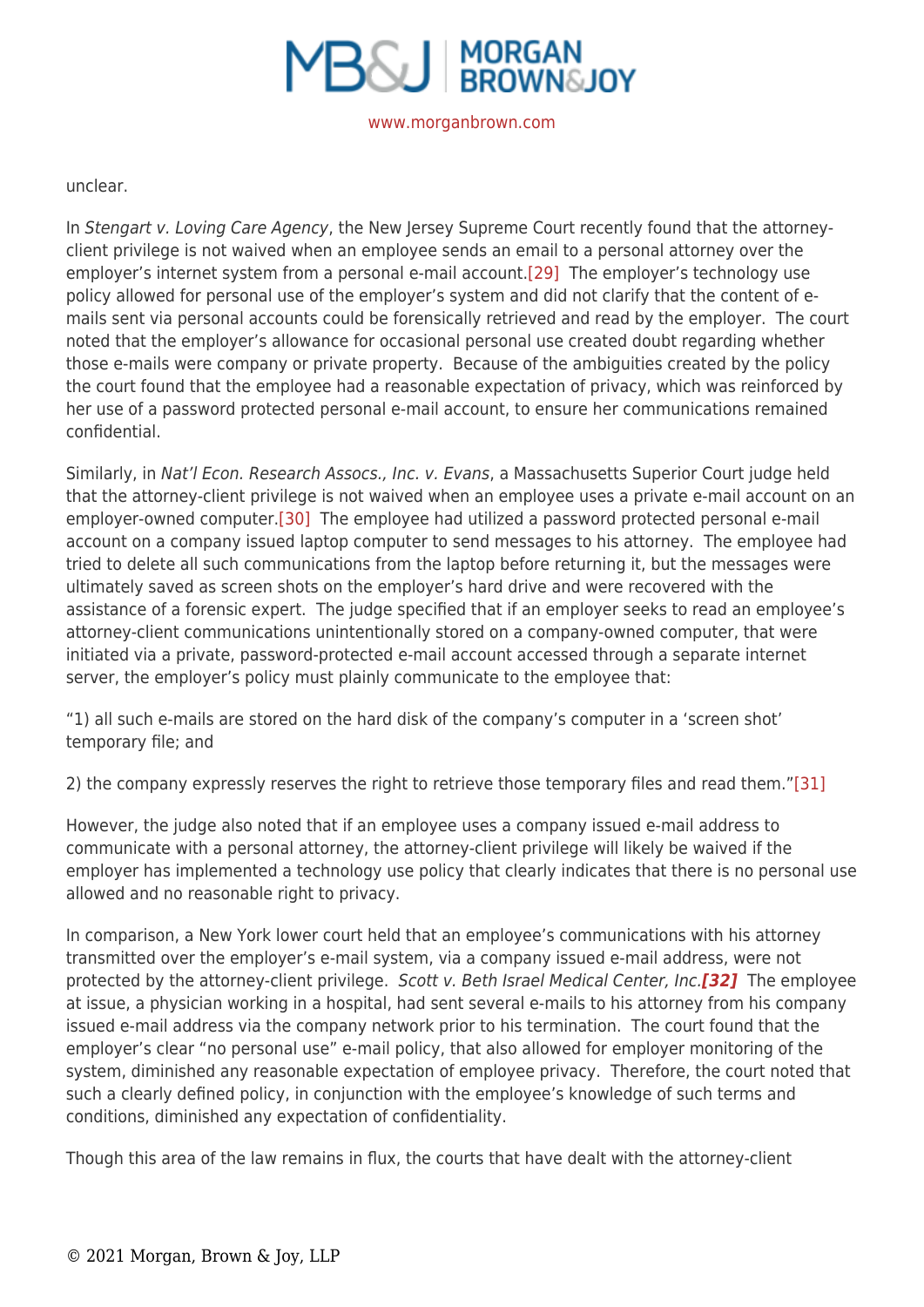

privilege in this context appear to place a heavy emphasis on the terms and conditions of employerprovided technology as specified by the technology use policy. In instances where the policy has allowed for personal use the courts appear more likely to find that the attorney-client privilege has not been waived based upon the employee's reasonable expectation of privacy. As reflected by these courts, as well as the Court in Quon, the employer's clearly defined technology use policy is absolutely vital in all matters that pertain to an employee's right to privacy in communications.

# **The Ultimate Lesson Learned: A Clear and Detailed Technology Use Policy is Crucial Post-***Quon*

As noted, the Quon decision clearly indicates that employers should implement clear technology use policies that define the parameters in which employees may access and utilize employer-provided devices and systems. This principle is further reinforced by those state courts that have dealt with employee communication privacy issues in the workplace. The policy should clearly define the specific types of technology and media that is covered. However, given the ongoing and constant emergence of new technologies the policy should remain broad enough to apply to such advances without the need for constant revisions. A well-drafted policy will affirmatively state that an employee has no reasonable expectation to any documents created on or transmitted via an employer-owned system. Also, the policy should clarify if information that employees believe has been deleted is still accessible by the employer. Employers should ensure that the policy emphasizes that all such information will be disclosed should an investigation into that employee's activities or employment ensue. This should include a warning that such disclosure covers even those employees that may not be under investigation specifically, as their communications with the employee at issue can also be subject to review.

One of the issues that arose in *Quon* was the City's inconsistent enforcement of the technology use policy, which was merely emphasized by one supervisor's statement that an audit into the specific use of the pagers would be unnecessary if the officers paid for the overage charges. This inconsistent enforcement of the policy created the possibility that Quon had a reasonable expectation of privacy in his messages, despite the policy's clear warning that such privacy was non-existent. Therefore, in order to avoid unintentional changes to the policy, an employer should identify a senior official with the authority to alter the terms and conditions of the policy and clearly state that no other management staff has the capacity to modify it.

Employers should also consider annual updates to the policy, if necessary, and require that each employee sign or electronically acknowledge their understanding and acceptance of these terms. It might prove beneficial to circulate the policy via e-mail on an annual or semi-annual basis to minimize claims that employees were unaware of the policy's existence. Also, employers should conduct trainings for upper management to ensure that all staff remains in compliance with the specifications of the technology use policy.

## **OTHER PRIVACY CONSIDERATIONS**

## **Global Positioning Systems**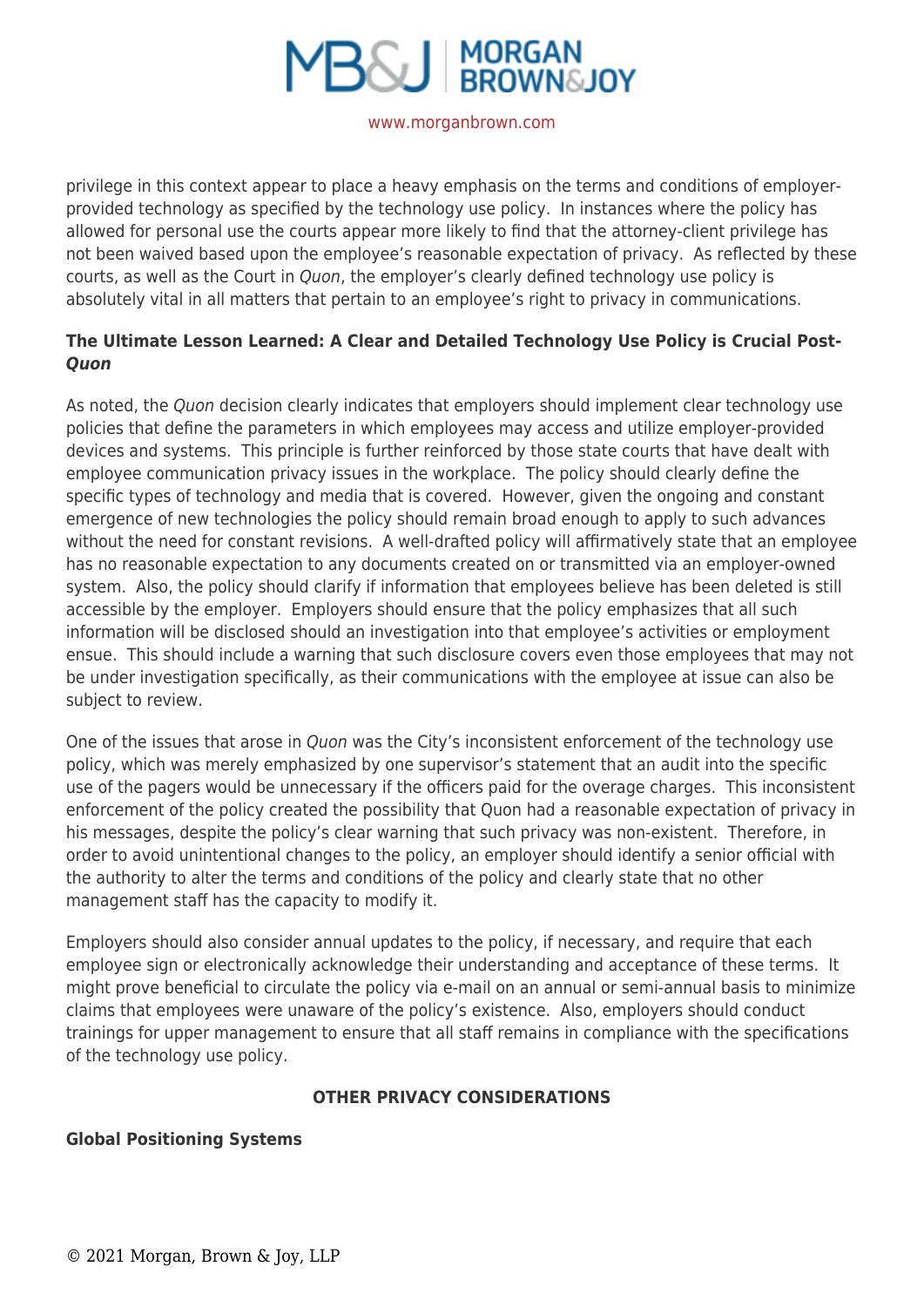

Global Positioning System (GPS) devices make it easy for employers to keep track of the location of company vehicles. A GPS device can record and display a vehicle's location and route to establish a history that an employer may access at any time. Using GPS to track trucks or company cars can help companies analyze route efficiency, help improve safety, and deter thefts. For all the pluses of GPS, there are drawbacks. Because GPS devices can also pinpoint where employees who use company vehicles are and where they have been, the technology has raised new worker privacy concerns that HR professionals need to recognize. Many cell phones now come equipped with GPS capabilities, further broadening an employer's ability to track employees.

Currently, there are no federal or state statutes expressly prohibiting the use of GPS devices in an employment situation. However, employees who resent being tracked or see it as unduly intrusive could use state privacy statutes and common law tort principles to sue for an end to tracking.

One of the first lawsuits involving an employee's challenge to the use of a GPS device was a Missouri case, Elgin v. St. Louis Coca-Cola Bottling Co.*[\[33\]](https://www.morganbrown.com/legal/legal_update.php?id=210#_edn33)* During an investigation of theft, the bottling company installed GPS devices in a number of company vans that employees were permitted to drive during off-duty, as well as working, hours. One of the employees who had been cleared of wrongdoing sued the employer for, among other things, intrusion of seclusion. The court found the use of the GPS tracking device did not constitute a substantial intrusion upon the employee's seclusion because "it revealed no more than highly public information as to the van's location."[\[34\]](https://www.morganbrown.com/legal/legal_update.php?id=210#_edn34) Because the van was the employer's property, "its use of the tracking device on its own vehicle [did] not rise to the level of being highly offensive to a reasonable person.["\[35\]](https://www.morganbrown.com/legal/legal_update.php?id=210#_edn35) Elgin was a win for employers.

In Connecticut, The Electronic Monitoring Act requires employers to notify employees of any electronic monitoring that may be conducted in the workplace.[\[36\]](https://www.morganbrown.com/legal/legal_update.php?id=210#_edn36) The Act applies to all Connecticut employers, both private and public sectors, regardless of the employer's size. The statute defines "electronic monitoring" to include the collection of information on an employer's premises that concerns employees' activities or communications by any means other than direct observation[.\[37\]](https://www.morganbrown.com/legal/legal_update.php?id=210#_edn37) Despite such clear statutory language, the court in Vitka v. City of Bridgeport found that the installation of GPS devices in city-owned vehicles did not violate the Electronic Monitoring Act.[\[38\]](https://www.morganbrown.com/legal/legal_update.php?id=210#_edn38) The data that the city retrieved from the GPS devices was inconsistent with the daily reports that the employees submitted to document their daily activities. Based upon this GPS data, the city instituted disciplinary proceedings against the employees. The court found that such monitoring of employee activities was permitted under the Electronic Monitoring Act, because a provision restricting the use of electronic surveillance in areas designed for personal comfort (i.e., bathrooms and locker rooms) was inapplicable outside that specific context. Further, the court noted that based upon the plain and unambiguous language of the statute, this type of monitoring was not subject to the advance notice requirements of the Act because it occurred on public roads and not on the employer's premises.

There may be no laws against using GPS to track employees, but using the devices can expose employers to liability under state and federal labor laws. In 2006, the city of Modesto, California, installed a GPS unit in the city truck driven by the president of a local municipal employees' union. He filed a complaint with the state labor board alleging that the city violated labor laws by doing so.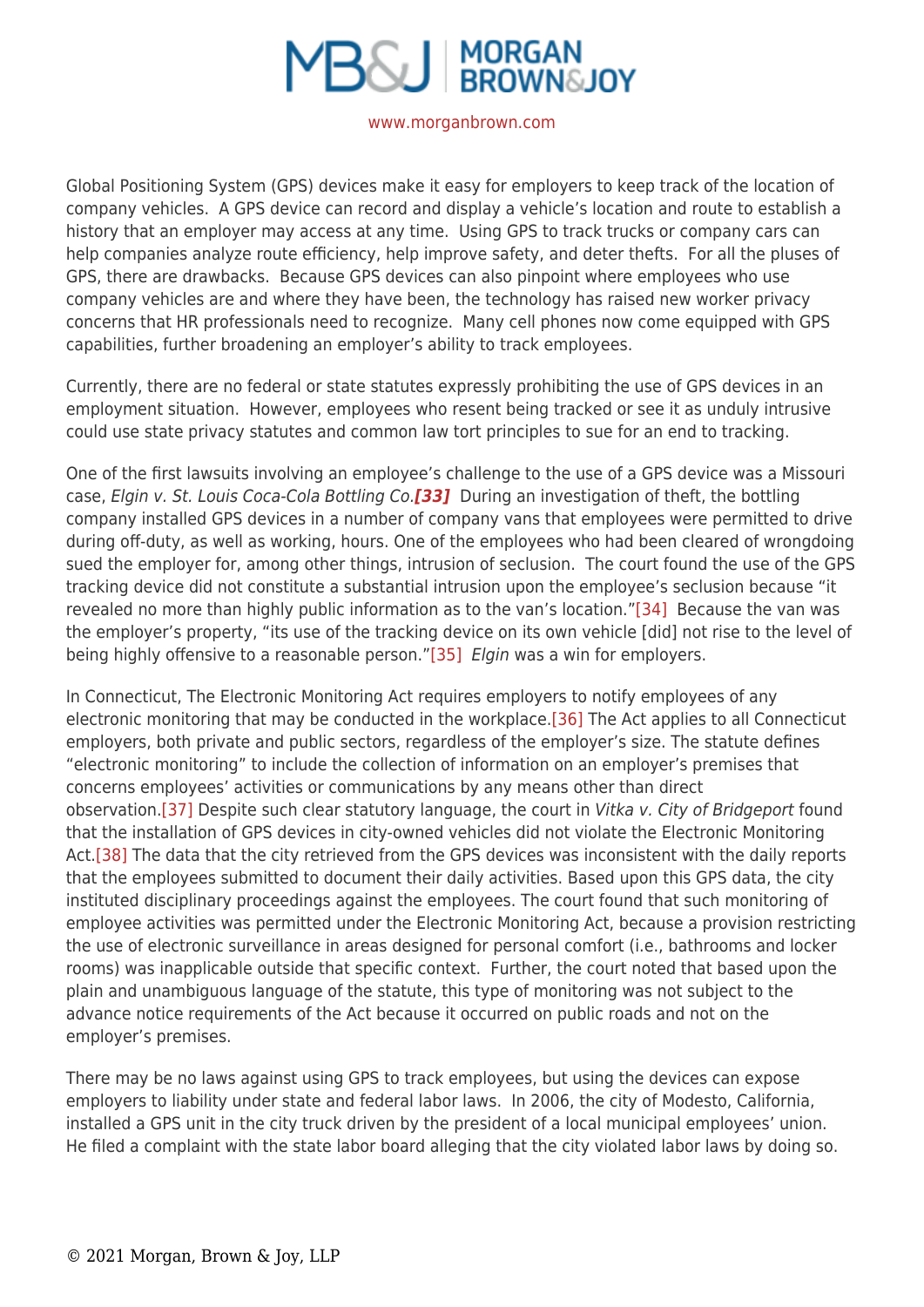

Although the union attorney representing the president acknowledged that public employees should not expect a right to privacy while using city vehicles in their work, he claimed the monitoring was directed at gathering information on the president's union activities. Likewise, in 2003, the general counsel of the NLRB issued a memorandum that agreed with an NLRB finding that a nonunion employer had violated the NLRA by installing GPS units in the trucks of two employees who were known union organizers. The employer had placed the GPS devices in just those two of the eight trucks the company owned. The GPS units tracked the two employees' movements, even during nonworking hours, and would have shown whether they went to a common location or visited the homes of other employees. The NLRB counsel said installing the units interfered with the employees' labor rights. The counsel reasoned that the employees were subjected to increased scrutiny without a legitimate business justification.

In summary, employer surveillance of employee activities using GPS or similar technology should not violate employee privacy if it's used for legitimate business reasons and is not abused. For example, instead of tracking all employee activities, it may be more prudent for employers to limit GPS surveillance to on-duty activities. Inform employees that they may be monitored, since the key privacy issue is typically whether an employee had a "reasonable expectation" of privacy. Monitoring could be limited to such legitimate business reasons as increasing productivity, aiding in quick responses to emergencies and improving the efficiency and timeliness of driving routes. Consider permitting employees to shut down monitors during meal breaks and other off-the-clock times. In addition, access to any information provided by tracking devices should be limited to those on a needto-know basis. Finally, be aware of how the monitoring may be perceived, especially in connection with federal labor laws

Employers should develop a written policy on GPS use, which should address such issues as:

- Notice of GPS tracking technology
- Access to data
- Shutdown of GPS unit during breaks/off duty
- Employer's right to monitor employee locations during working hours for business purposes
- Right to discipline employees based on location monitoring
- Method for collecting GPS data, and how you will store it and keep it secure

## **Video Camera Surveillance**

Employers may have several reasons for wanting to use video surveillance cameras in the workplace. Cameras may be useful for preventing theft, monitoring employee performance to guarantee customer satisfaction, training, and investigation of sexual harassment or other suspected criminal wrongdoing by particular employees. When cameras are used in private areas (such as bathrooms) and/or without the knowledge and consent of the employees being observed, liability may result.

Workplace video surveillance in open or common areas is generally permissible. This is based on the notion that employees do not have a reasonable expectation of privacy in those places. Examples of areas that are "common" or "open" are: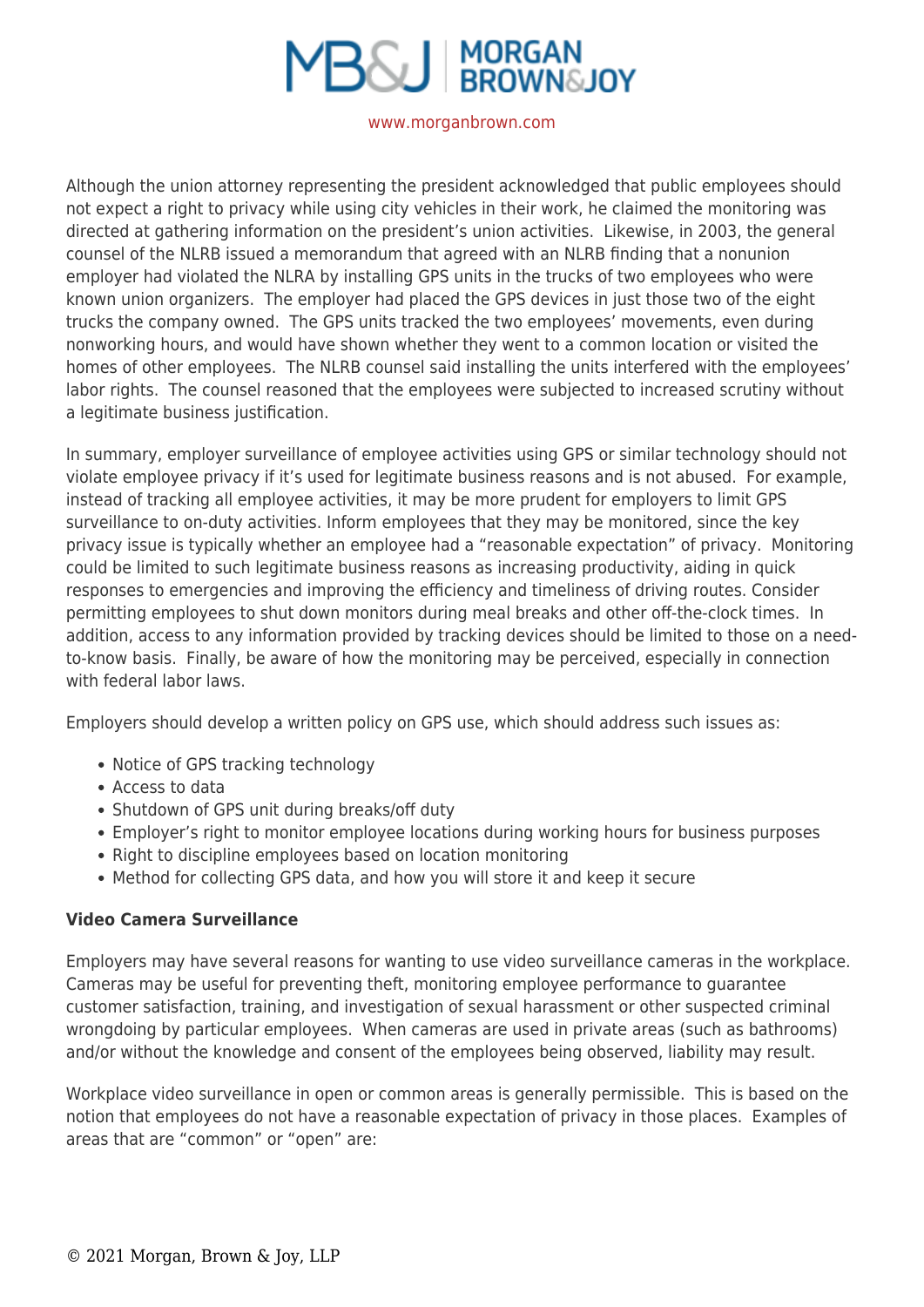

hallways

- lobbies
- employee cafeterias
- open offices
- warehouses
- any areas open to the public

Courts have generally held that video surveillance of these areas is legal regardless of whether the surveillance is conducted with a visible or a hidden camera, and regardless of whether notice is given to employees.

On the other hand, courts have held that placing surveillance cameras in areas in which employees have a reasonable expectation of privacy without informing employees of the presence of these cameras can constitute a violation of employees' privacy rights. Workplace areas in which employees are deemed to have a reasonable expectation of privacy with regard to video surveillance include:

- employee dressing rooms
- bathrooms
- desks
- lockers

Employers are encouraged to consider carefully their need for video surveillance. Depending on the particular situation and corporate culture, employers will need to determine whether invisible cameras or open cameras should be used, taking into account issues such as legality, effectiveness, and employee morale. Also, employers should evaluate whether they want to put employees on prior notice that they may be monitored by video surveillance.

# **REMAINING UNCERTAINTIES**

As noted, the area of employee privacy in workplace technology is constantly evolving and developing as courts begin to grapple with and address these issues directly. Though a well-drafted technology use policy is an important step towards protecting the employer's interest, it remains unclear where courts will draw the line between a "necessarily strict" and "unnecessarily broad" policy.

In a recent complaint filed by the National Labor Relation Board's (NLRB) Hartford, Connecticut office, the NLRB alleges that the American Medical Response of Connecticut, Inc. violated the National Labor Relations Act (NLRA) by terminating an employee for posting negative comments about her supervisor on her Facebook profile.[\[39\]](https://www.morganbrown.com/legal/legal_update.php?id=210#_edn39) The employer has a social media policy that prohibits employees from disparaging supervisors in social media posts, even while off-duty and off-site on a personal computer and internet source. However, the policy does not include a statement that it would not be construed or applied in a manner that interferes with employees' rights under the NLRA. A NLRB investigation found that the employee's Facebook postings constituted protected activity and that the company's social media policy was overly broad. The NLRB's complaint alleges that application of the policy unlawfully interfered with the employee's right under Section 7 of the NLRA to engage in protected concerted activity, such as communicating with coworkers about the terms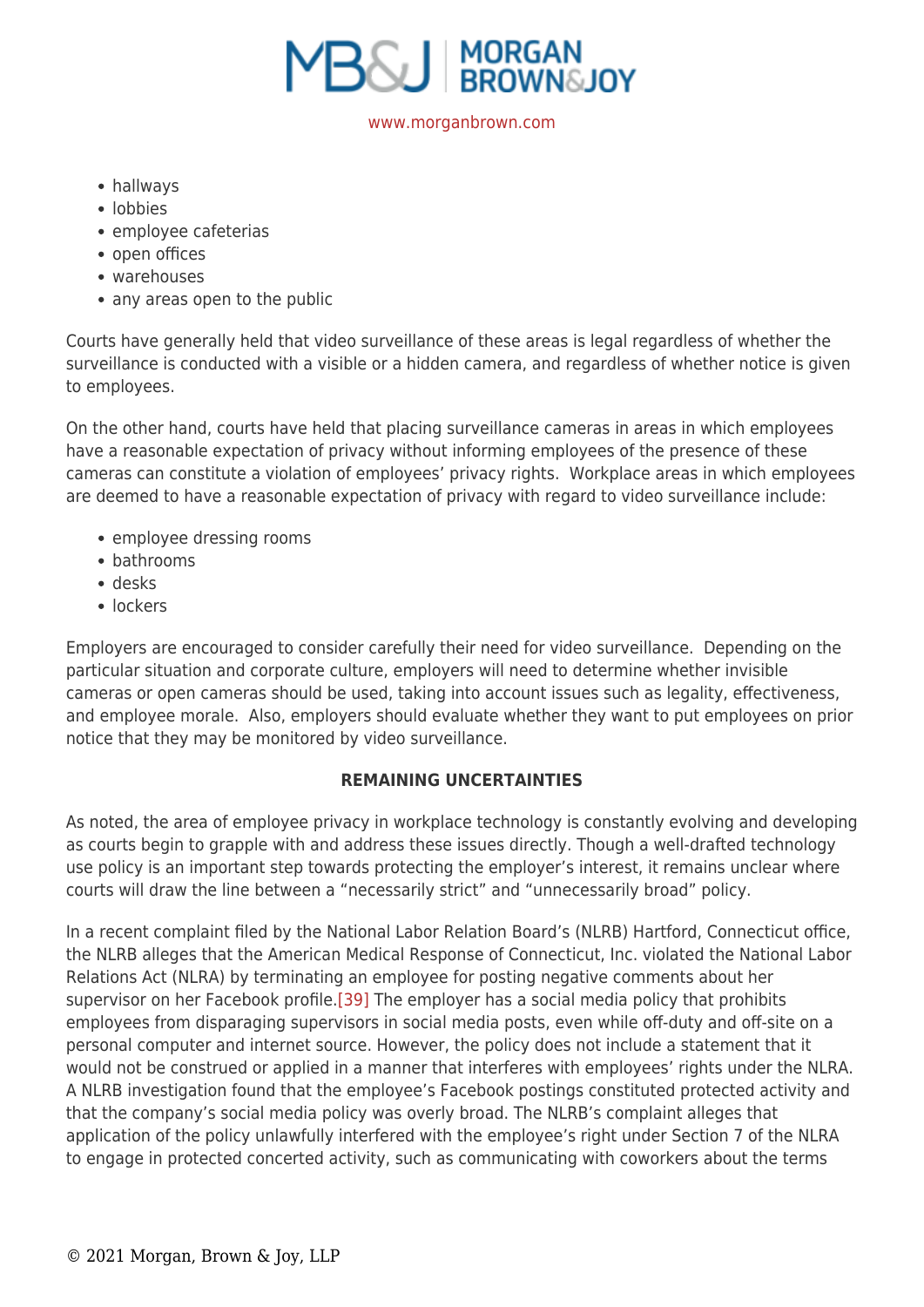

and conditions of employment.

Though the current law holds that a work policy which prohibits all criticism of an employer is presumed invalid, it has also been found that employers do not violate the NLRA by disciplining employees whose commentary rises to the level of disparagement or disloyalty. Due to the uncertainty surrounding this type of social media policy, employers should take caution before taking an adverse action against an employee for negative postings on a social networking website. At a minimum, employers should re-evaluate their current social media policies (or create one if one does not exist) and determine whether it would be appropriate to include an assurance that the policy will not be construed or applied in a manner that interferes with employees' rights under Section 7 of the NLRA.

[\[1\]](https://www.morganbrown.com/legal/legal_update.php?id=210#_ednref1) The author wishes to thank Kaitlyn Millerick, a Northeastern University co-op student, for her invaluable assistance in the research and preparation of this article.

[\[2\]](https://www.morganbrown.com/legal/legal_update.php?id=210#_ednref2) Mass. Gen. Laws ch. 214, § 1B.

[\[3\]](https://www.morganbrown.com/legal/legal_update.php?id=210#_ednref3) Mass. Practice Series, vol. 45, Employment Law, § 7.1.

[\[4\]](https://www.morganbrown.com/legal/legal_update.php?id=210#_ednref4) City of Ontario, Cal. v. Quon, 130 S.Ct. 2619 (2010).

[\[5\]](https://www.morganbrown.com/legal/legal_update.php?id=210#_ednref5) *Id.* at 2630.

[\[6\]](https://www.morganbrown.com/legal/legal_update.php?id=210#_ednref6) Id. at 2623.

[\[7\]](https://www.morganbrown.com/legal/legal_update.php?id=210#_ednref7) *Id.* at 2624.

[\[8\]](https://www.morganbrown.com/legal/legal_update.php?id=210#_ednref8) *Id.* at 2629.

[\[9\]](https://www.morganbrown.com/legal/legal_update.php?id=210#_ednref9) Id.

[\[10\]](https://www.morganbrown.com/legal/legal_update.php?id=210#_ednref10) 18 U.S.C. § 2701(a).

[\[11\]](https://www.morganbrown.com/legal/legal_update.php?id=210#_ednref11) Quon v. Arch Wireless Operating Co., Inc. et al., 529 F.3d 892, 899 (9th Cir. 2008), overruled by Quon v. City of Ontario, Cal., 130 S.Ct. 2619 (2010).

[\[12\]](https://www.morganbrown.com/legal/legal_update.php?id=210#_ednref12) 18 U.S.C. § 2702(a).

[\[13\]](https://www.morganbrown.com/legal/legal_update.php?id=210#_ednref13) 18 U.S.C. § 2702(b)(3).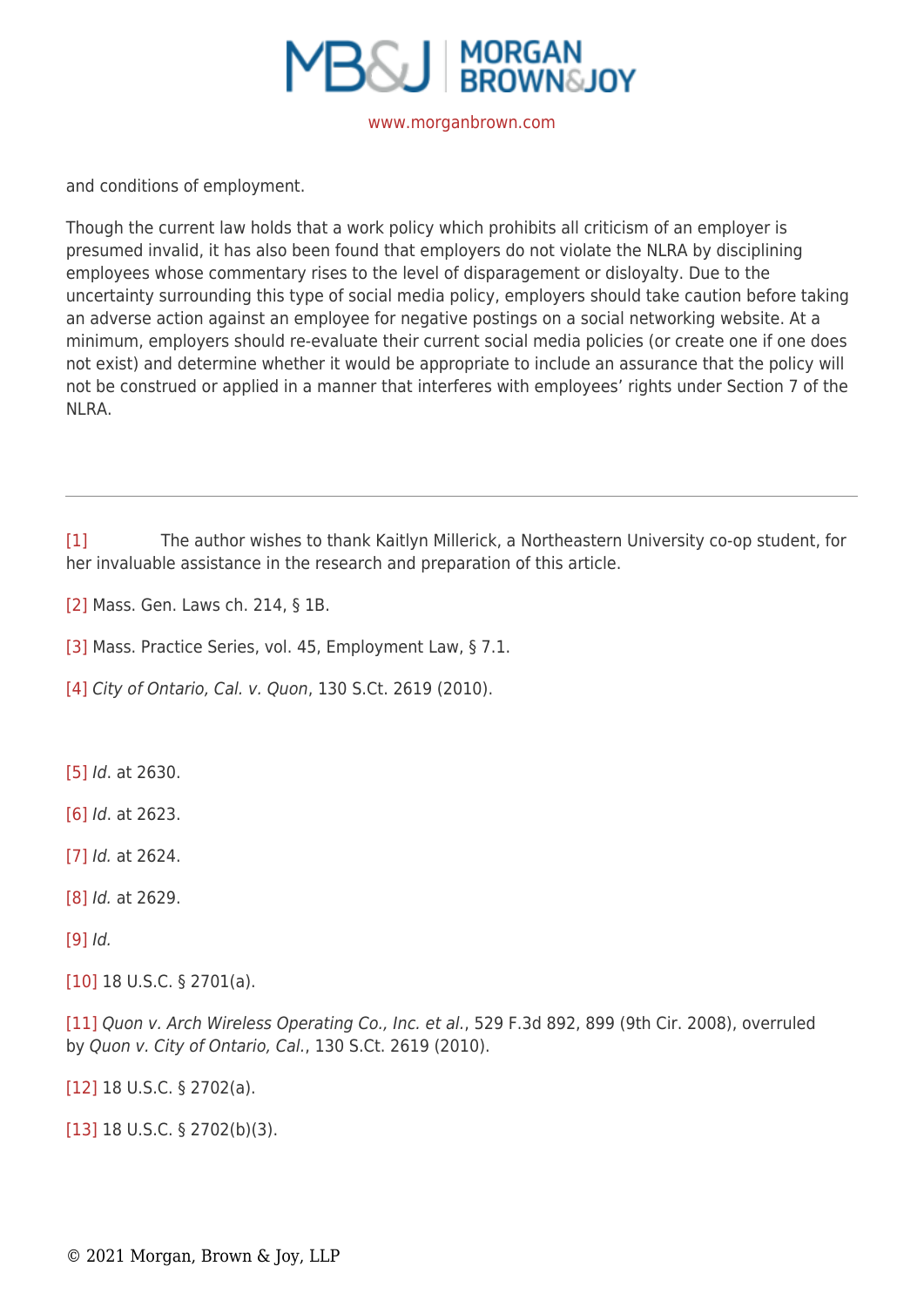

[\[14\]](https://www.morganbrown.com/legal/legal_update.php?id=210#_ednref14) Bohach v. City of Reno, 932 F.Supp. 1232 (D. Nev. 1996).

[\[15\]](https://www.morganbrown.com/legal/legal_update.php?id=210#_ednref15) *Id.* at 1236.

- [\[16\]](https://www.morganbrown.com/legal/legal_update.php?id=210#_ednref16) Fraser v. Nationwide Mutual Ins. Co., 352 F.3d 107 (3rd Cir. 2004).
- [\[17\]](https://www.morganbrown.com/legal/legal_update.php?id=210#_ednref17) Pure Power Boot Camp v. Warrior Fitness Boot Camp, 587 F. Supp.2d 548 (S.D.N.Y. 2008).

[\[18\]](https://www.morganbrown.com/legal/legal_update.php?id=210#_ednref18) Pietrylo v. Hillstone Restaurant Group d/b/a Houston's, 2009 WL 3128420 (D.N.J. Sept. 25, 2009).

[\[19\]](https://www.morganbrown.com/legal/legal_update.php?id=210#_ednref19) Crispin v. Audigier, Inc., 2010 WL 2293238 (C.D. Cal. May 26, 2010).

[\[20\]](https://www.morganbrown.com/legal/legal_update.php?id=210#_ednref20) Romano v. Steelcase, Inc., 2010 WL 3703242 (N.Y. Sup. Sept. 21, 2010).

[\[21\]](https://www.morganbrown.com/legal/legal_update.php?id=210#_ednref21) Equal Employment Opportunity Commission v. Simply Storage Management, LLC et al., 2010 WL 3446105 (S.D. Ind. May 11, 2010).

[\[22\]](https://www.morganbrown.com/legal/legal_update.php?id=210#_ednref22) McMillen v. Hummingbird Speedway, Inc. et al., No. 113-2010 CD (PA Sept. 9, 2010).

[\[23\]](https://www.morganbrown.com/legal/legal_update.php?id=210#_ednref23) 18 U.S.C. § 2701(c)(2).

[\[24\]](https://www.morganbrown.com/legal/legal_update.php?id=210#_ednref24) Konop v. Hawaiian Airlines, Inc., 302 F.3d 868, 880 (9th Cir. 2002).

[\[25\]](https://www.morganbrown.com/legal/legal_update.php?id=210#_ednref25) Pietrylo, supra note 6.

[\[26\]](https://www.morganbrown.com/legal/legal_update.php?id=210#_ednref26) Garrity v. John Hancock Mutual Life Ins. Co., 2002 U.S. Dist. LEXIS 8343 (D. Mass. May 7, 2002).

[\[27\]](https://www.morganbrown.com/legal/legal_update.php?id=210#_ednref27) Doe v. XYC Corp., 382 N.J. Super. 122 (2005).

[\[28\]](https://www.morganbrown.com/legal/legal_update.php?id=210#_ednref28) TBG Ins. Services Corp. v. The Superior Court, 96 Cal.App.4th 443 (Cal. App. Ct. 2002).

[\[29\]](https://www.morganbrown.com/legal/legal_update.php?id=210#_ednref29) Stengart v. Loving Care Agency, Inc., 201 N.J. 300 (2010).

[\[30\]](https://www.morganbrown.com/legal/legal_update.php?id=210#_ednref30) Nat'l Economic Research Associates, Inc. v. Evans, 2006 WL 2440008 (Mass. Super. Aug. 3, 2006).

[\[31\]](https://www.morganbrown.com/legal/legal_update.php?id=210#_ednref31) *Id.* at \*5.

[\[32\]](https://www.morganbrown.com/legal/legal_update.php?id=210#_ednref32) Scott v. Beth Israel Medical Center, Inc., 2007 WL 3053351 (N.Y. Sup. Oct. 17, 2007).

[\[33\]](https://www.morganbrown.com/legal/legal_update.php?id=210#_ednref33) Elgin v. St. Louis Coca-Cola Bottling Co., 2005 WL 3050633 (E.D. Miss. Nov. 14, 2005).

 $[34]$  *Id.* at  $*4$ .

[\[35\]](https://www.morganbrown.com/legal/legal_update.php?id=210#_ednref35) *Id.* 

[\[36\]](https://www.morganbrown.com/legal/legal_update.php?id=210#_ednref36) C.G.S.A. § 31-48d.